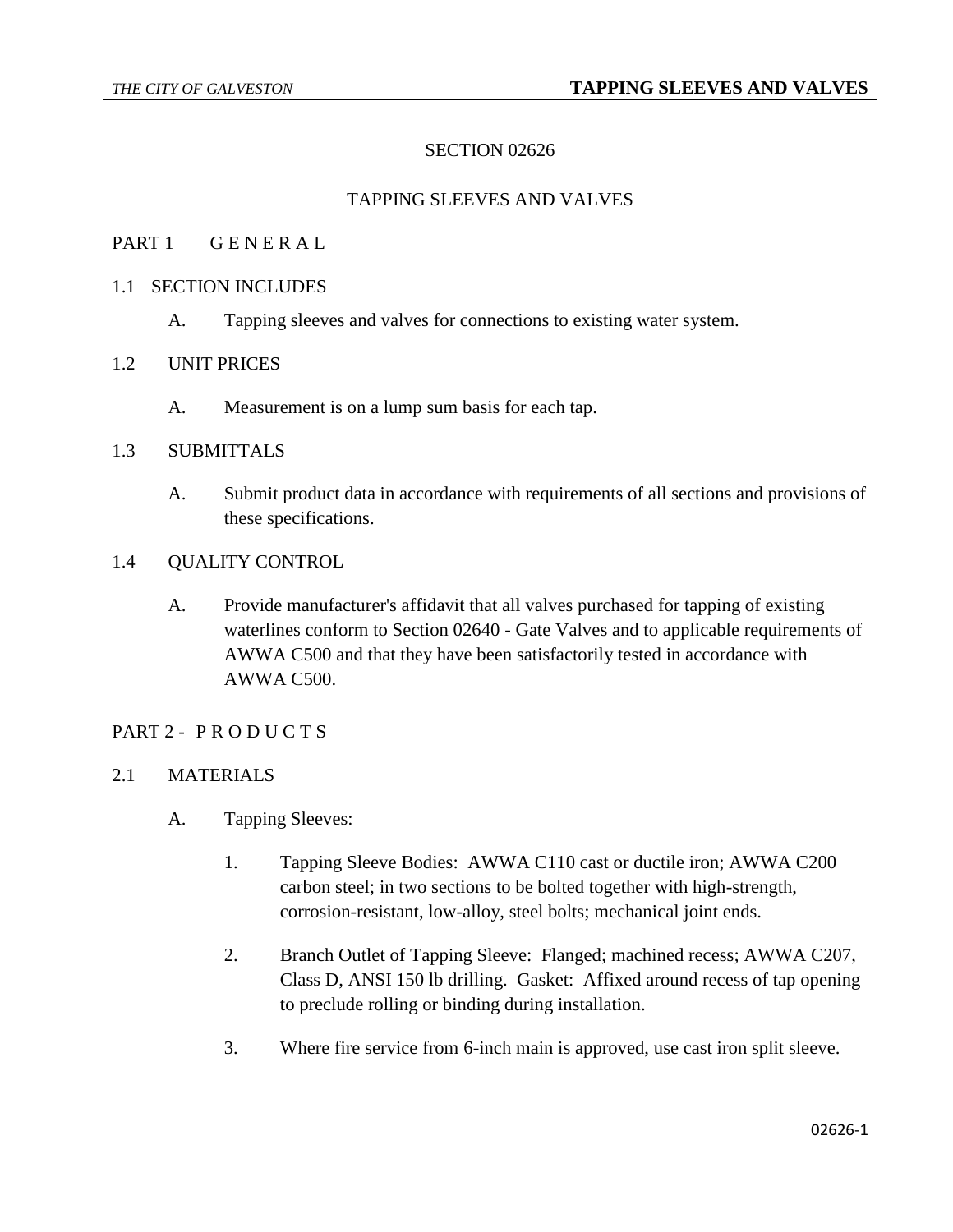- B. Welded-steel tapping-sleeve bodies may be used in lieu of cast or ductile iron bodies for following sizes and with following restrictions.
	- 1. Flange: AWWA C207, Class D, ANSI 150 lb drilling. Gasket: Affixed around recess of tap opening to preclude rolling or binding during installation.
	- 2. Steel sleeves are restricted to use on pipe sizes 6-inch and larger.
	- 3. Body: Heavy, welded-steel construction; top half grooved to retain neoprene O-ring seal permanently against O.D. of pipe.
	- 4. Bolts: AWWA C500 Section 3.5; coated with 100 percent vinyl resin or corrosive resistant material.
	- 5. Steel Sleeves: Fusion-bonded epoxy coated to minimum 12-mil thickness. Finished epoxy coat: Free of laminations and blister; not peel; and remain pliant and resistant to impact. Ship steel sleeves in wooden crates that provide protection from damage to epoxy coating during transport and storage.
	- 6. Steel tapping sleeves shall be Smith Blair No. 622, JCM No. 412, or equal.
	- 7. Tapping Sleeves: Provide with 3/4-inch NPT test opening for testing prior to tapping. Provide 3/4-inch bronze plug for opening.
	- 8. Do not use steel sleeves for taps greater than 75 percent of pipe diameter.
- C. Tapping Valves: Meet all requirements of Section 02640 with following exceptions:
	- 1. Inlet Flanges:
		- a. AWWA C110; Class 125.
		- b. AWWA C110; Class 150 and higher: Minimum eight hole flange.
	- 2. Outlet: Standard mechanical or push-on joint; to fit any standard tapping machine.
	- 3. Valve Seat Opening: Accommodate full-size shell cutter for nominal size tap without any contact with valve body; double disc.
- D. Valve Boxes: Furnish and install according to Section 02604.